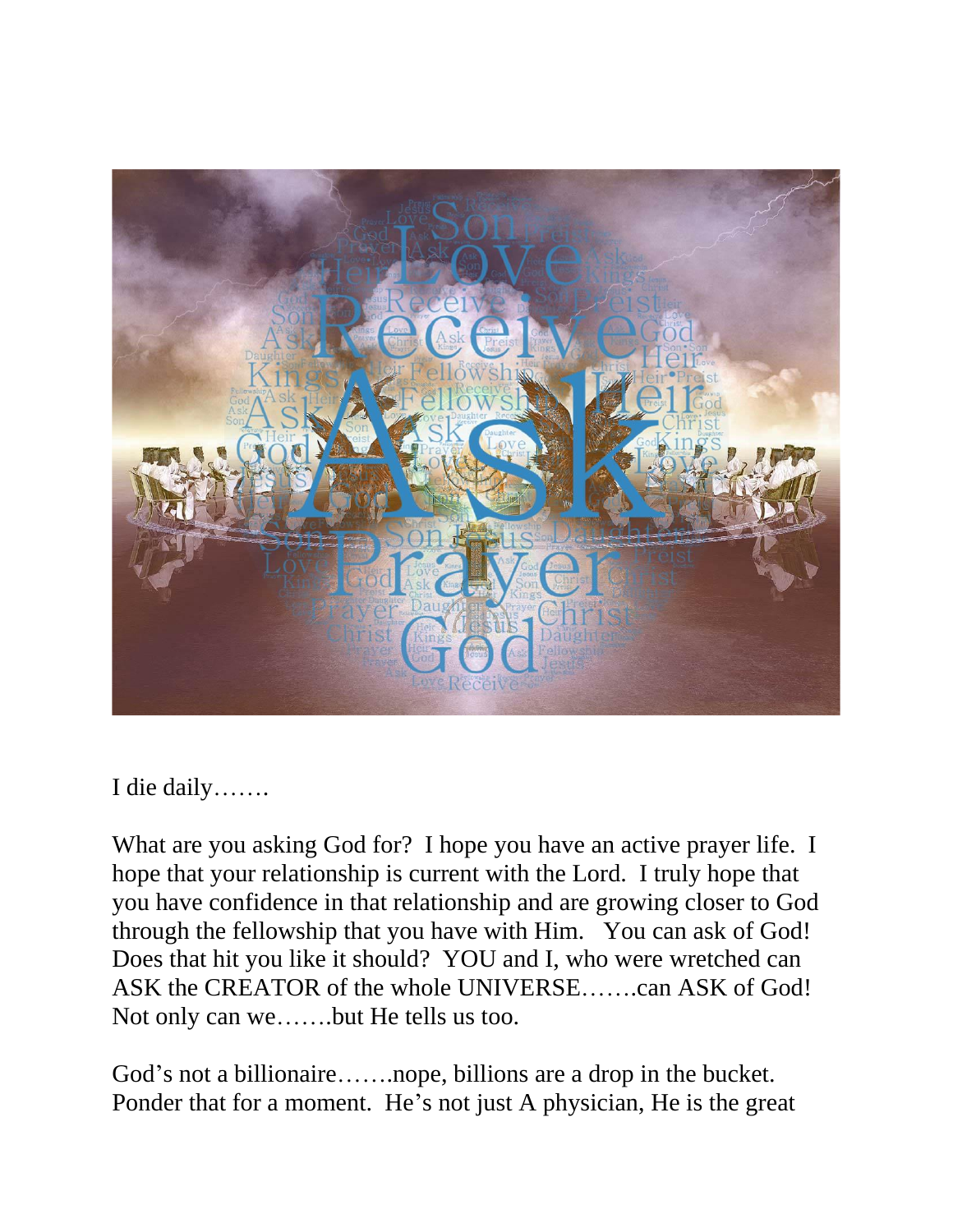physician! He is without limits, He can't be depleted! And you know what's best? He loves us…….slow down and think about it. HE LOVES US, He has paid a great sacrificial price to re-create us, so He could be close to us! This God that has so much wealth that it's unsearchable, the same God that has ALL power, SEE's ALL, KNOWS ALL, that GOD…….He LOVES us! And listen it keeps getting better. He has adopted us! We are "JOINT" heirs…….again marinate on that, think about it, don't let the words pass you by. We are now Brothers and Sisters of CHRIST…….with an inheritance stored up for us. With access to the throne room of Father God, of ABBA, FATHER!

So if you will be patient with me when I ask the question, "What are you asking God for?". Jabez asked big, "expand my territories, protect me from the evil one". – He asked big and God GRANTED his request. Jesus prayed for us too. "God don't take them out of the world but protect them from it". So, what are YOU asking God for? When you pray, do you believe? Do you pray with confidence? Let me remind you of the Psalm that says "His blessings are upon HIS people" His People! Those joint heirs, those brothers and sisters of Christ…….that's US.

I challenge you to ask BIG! Because our God is Bigger than anything you can ask. Ask, Ask, believe, and trust. "Ask and it shall be given", today, take the time to cultivate your relationship with God. Remind yourself who you are in Him, and then ask!

Ask for the spiritual healing of our nation! ASK big. Ask for that REVIVAL in God's church, for a fresh HUNGER and THIRST…….ASK. Pray for our government, and those entrusted with the governing of our land…….God send in those that will reverence you and your word. ASK! Ask for your community, ASK for guidance!

And let me close with…….BE ready! Because God is a prayer answering God.